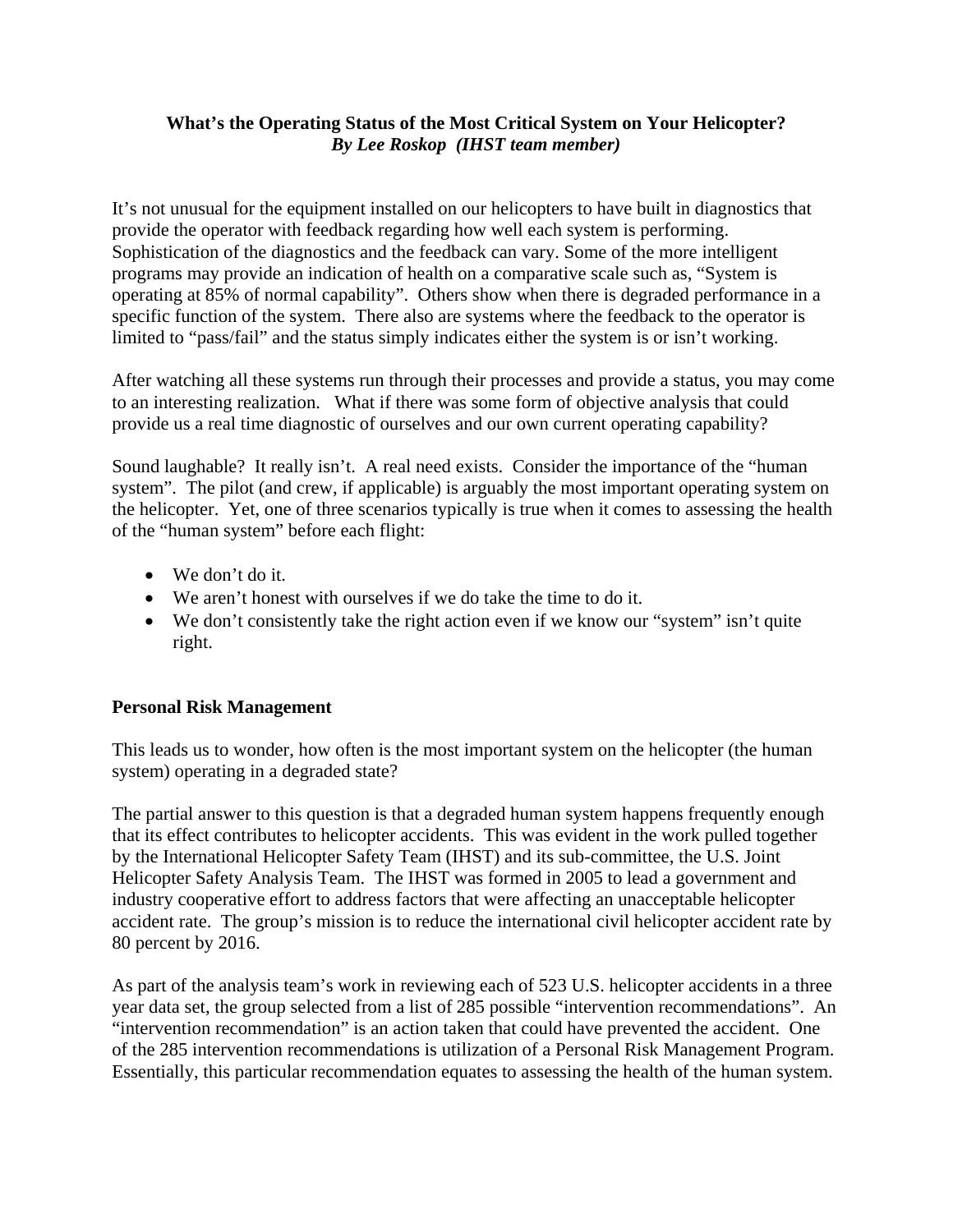So, how prominent was use of a Personal Risk Management Program in the IHST's analysis work? It was quite prominent. Out of 285 possible intervention recommendations, it ranked within the top ten most frequently used. In essence, this communicated a message that one of the best things we can do to prevent future accidents is do a better job of assessing the health of the human system on the helicopter.

Unfortunately, it is not yet practical for us to get an objective diagnostic analysis of ourselves before we fly that is comparable to the systems of our helicopters. We also don't have the luxury of positioning a flight surgeon everywhere our helicopters operate to perform a "fit to fly" assessment before each flight. Until a better option comes along, the best we can do is use vigilance in doing our own subjective (and hopefully honest) self-assessment.

## **I'm Safe**

One self-assessment from flight training is condensed into an acronym: "**I'M SAFE**". The acronym and its associated explanation can be found in the FAA's Aeronautical Information Manual (AIM), Chapter 8, Section 1. An abbreviated description can also be found in Figure 14- 5 of the FAA's Rotorcraft Flying Handbook, FAA-H-8083-21. Listed below is a brief review of some concepts behind each letter represented in the acronym. Consider how principles from the "**I'M SAFE**" acronym could be used for you to better assess just how ready your body is to take on your next flight.

**Illness:** Do you have any symptoms? Do you need to go to the doctor? Even something as simple as the common cold degrades your usual performance. Any illness diverts away internal resources as your body tries to overcome whatever it is fighting.

**Medication:** If you need to take a medication regularly, the flight surgeon needs to know about it. Only the flight surgeon can tell you what medications you can and can't fly with, or what combinations of prescription and over-the-counter medications must be avoided if you are a pilot. Whatever the medication, chances are good there is at least some level of impairment. However, without the counsel of an expert, we are playing the role of amateur pharmacist and truly guessing at the impact the medicine has on our body.

**Stress:** If you know someone without stress, it's probably because they've stopped breathing. A stress scale developed by Holmes and Rahe some years ago attempted to quantify and rank 43 common stressors. Looking at the scale, an abundance of events that are lower on the stress scale (such as change in residence, change in responsibility, or change in sleep habits) can still lead to a cumulative total that is just as bad as a few major life events (such as death in the family or divorce). Some pilots insist that stress events can be "compartmentalized" such that don't affect us when we fly. Yet, there is no diagram of the human brain that shows the door to an attic where we're supposed to be mentally "compartmentalizing" before a flight. It's just not that simple.

**Alcohol:** In 14 CFR 91.17, we're provided the minimum 8 hour "bottle to throttle" rule with regard to alcohol consumption. However, the undesirable effects on our body can last much